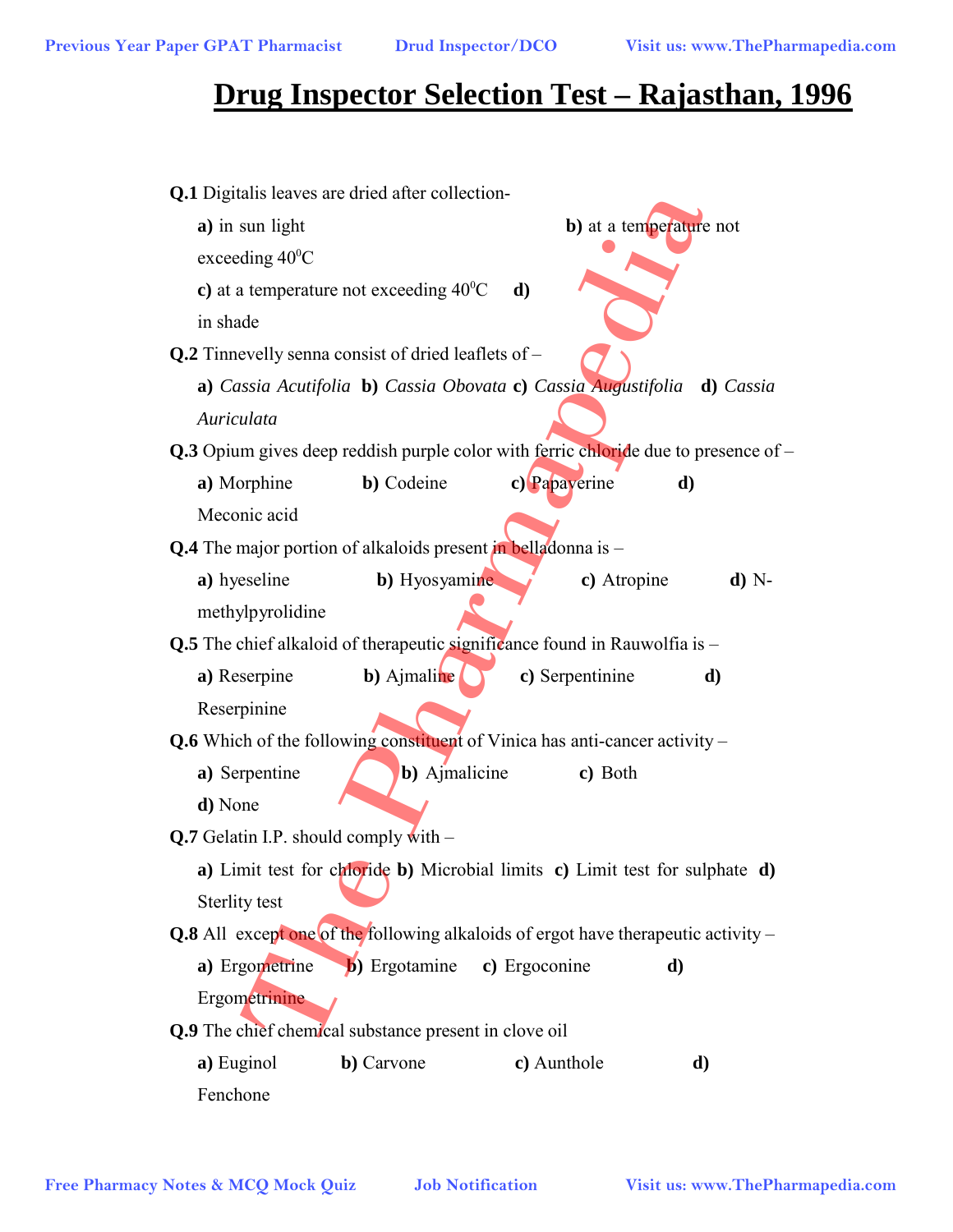**Q.10** Cinnamon is the ……..of *Cinnamomum Zeylanicum* – **a)** Dried stem bark **b)** Dried inner bark of shoots of coppiced tree **c)** Dried bark of shoots of coppiced tree **d)** Dried bark of stem and roots. **Q.11** Schedule M of the Drugs and Cosmetics Rules contain – **a)** Requirement of Good manufacturing practice **b)** List of minimum equipments for efficient running of Pharmacy **c)** Standards for surgical dressings **d)** Particulars to be shown in manufacturing records **Q.12** Standards of Patent and Proprietary medicines are contained in – **a)**Schedule"O"of Drugs & Cosmetic Rules **b)**Schedule"P"of Drugs& Cosmetic Rules **c)**Schedule"U"of Drugs & Cosmetic Rules **d)**Schedule"V"of Drugs& Cosmetic Rules **Q.13**As per Drugs& Cosmetics Rules1945 'Cool place means a place having temperature **a**) between  $8^{\circ}$ C to  $25^{\circ}$ C **b)** between 40 C to  $8^0C$ c) not exceeding 8<sup>0</sup>C d) not exceeding 8<sup>0</sup>C **Q.14** Which of the following drugs can be marketed under generic name **a)** Aspirin **b)** Paracetamol **c)** Ibuprofen **d)**  Diazepam **Q.15** Which of the following can be treated as "Competent Person" for manufacture of drugs under the Drugs& Cosmetics Rules – **a)** B. Sc. with 18 months of experience in manufacture of drugs **b)** B. pharm from PCI approved institution with 18 months of experience in manufacture of drugs **c)** B. pharm from PCI any university with 18 months of experience in manufacture of drugs **d)** M.B.B.S. with 18 m0nths experience in manufacture of drugs **Q.16** If "Analgin" is imported under the name of "Aspirin", it will be called **a)** Adulterated drug **b)** Spurious drug **c)** Misbranded drug **d)**  Previous Year Paper GPAT Pharmacist **Drud Inspector/DCO** Visit us: www.ThePharmapedia.com<br> **QLO** Charamont is the ........of Chronocorean Zeyloricom<br> **a** Divid Mark of stoch so dicorposed tree<br> **c** Divid Mark of Stoch so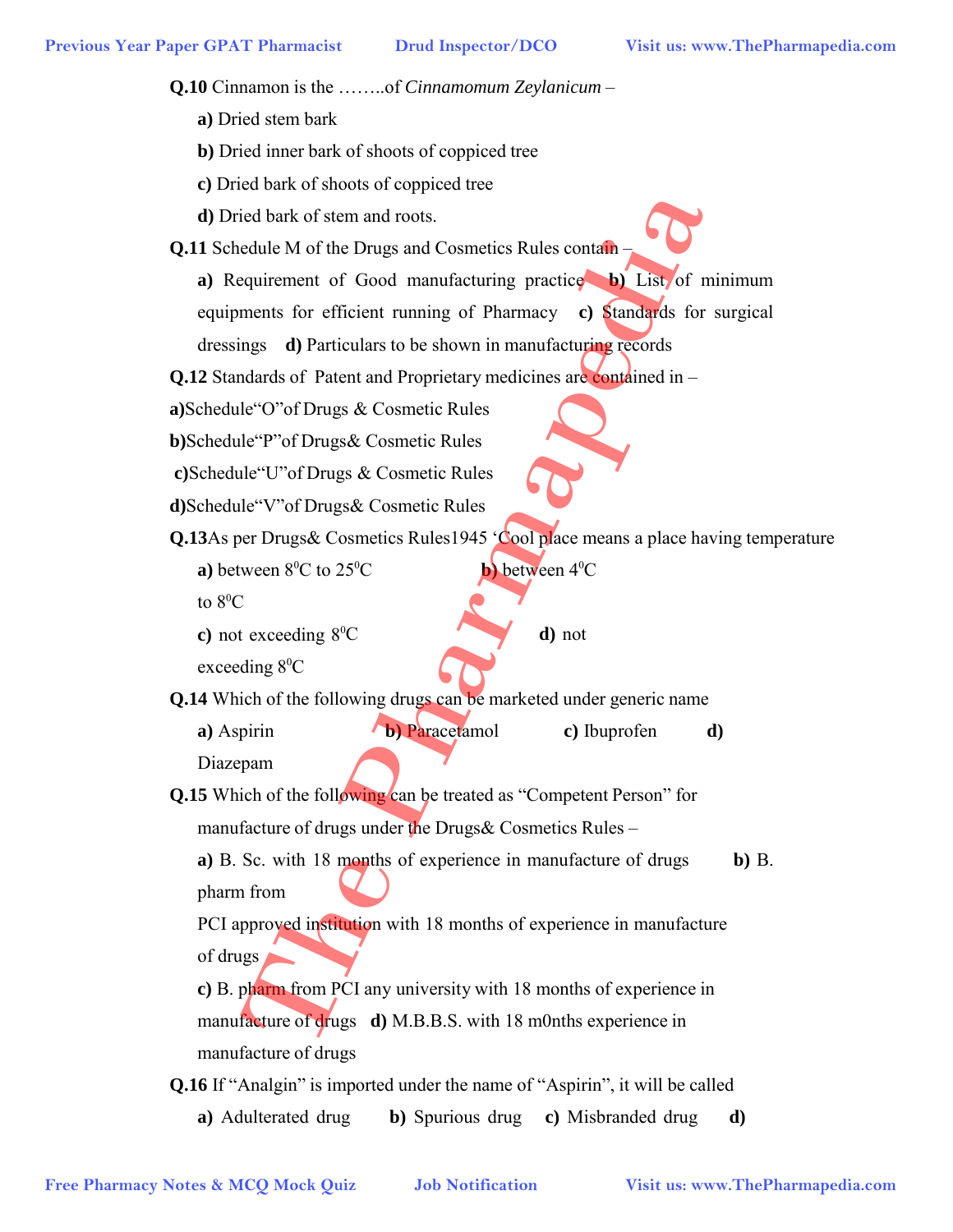Substitute drug

- **Q.17** Expiry period of drug preparations included in Schedule "P" of the Drug of Drugs & Cosmetics Rules1945, can not exceed –
	- **a)** 12 months from date of manufacture **b)** 24 months from date of manufacture
	- **c)** 120 months from date of manufacture **d)** 60 months from date of manufacture
- **Q.18** Licence to operate "Blood Bank" is granted by
	- **a)** Director of medical and Health Services of the State **b)** Medical council of state
	- **c)** Drug Licencing Authority of state **d)** Chief Medical and Health Officer of the concerned district
- **Q.19** The main function of state pharmacy council is
	- **a)** to grant licence for the sale of drugs **b)** to approve pharmacy college of the state
	- **c)** to conduct examinations of pharmacy courses in state **d)** to regulate practice of pharmacy in the state
- **Q.20** Who prepares first registrar of pharmacists in a state –
- **a)** State Pharmacy Council **b)** State Government **c)** Pharmacy Council of India **d)** Registration tribunal Previous Year Paper GPAT Pharmacist **Drud Impector/DCO** Visit us: www.ThePharmapedia.com<br>
2.17 Expiry period of drug preparations included in Schedule <sup>19</sup> of the Drug of Drugo&<br>
Consicties Rules 1945, can not seed.—<br>
a)
	- **Q.21** Which of the following is authorized to compound, prepare, mix or dispense any medicine on the prescription of medical practioner –
		- **a)** D. pharm **b)** Registered Pharmacist **c)** B. pharm **d)** A person having five years of such experience
	- **Q.22** The minimum age prescribed for registeration of pharmacist is
		- **a)** 16 years **b)** 18 years **c)** 21 years **d)** No age bar
	- **Q.23** The Drugs (Prices Control) order 1955, has been passed under the powers given to the Central Govt. under –
		- **a)** The Essential CommoditiesAct 1955 **b)** The Drugs and Cosmetics Act 1940
		- **c)** The Drugs & Cosmetic Rules 1945 **d)** The Shop & Commercial Establishment Act
	- **Q.24** The Narcotic Drugs and Pschychotropic substances Act has repealed
		- **a)** The Opium Act 1857 **b)** The Opium Act 1878 **c)** Dangerous Drugs Act 1930 **d)** all
	- **Q.25** To achieve sterilization by moist heat, the objects are exposed to saturated steam as Under –
		- **a**)  $100^{\circ}$ C for 60 minutes **b**)  $121^{\circ}$ b)  $121^{\circ}$ C for 15 minutes
		- **c**)  $121^{\circ}$ C for 30 minutes **d**)  $115^{\circ}$  $d$ ) 115<sup>o</sup>C for 15 minutes
	- **Q.26** Sterilization of small volume of ophthalmic solution could be achieved by –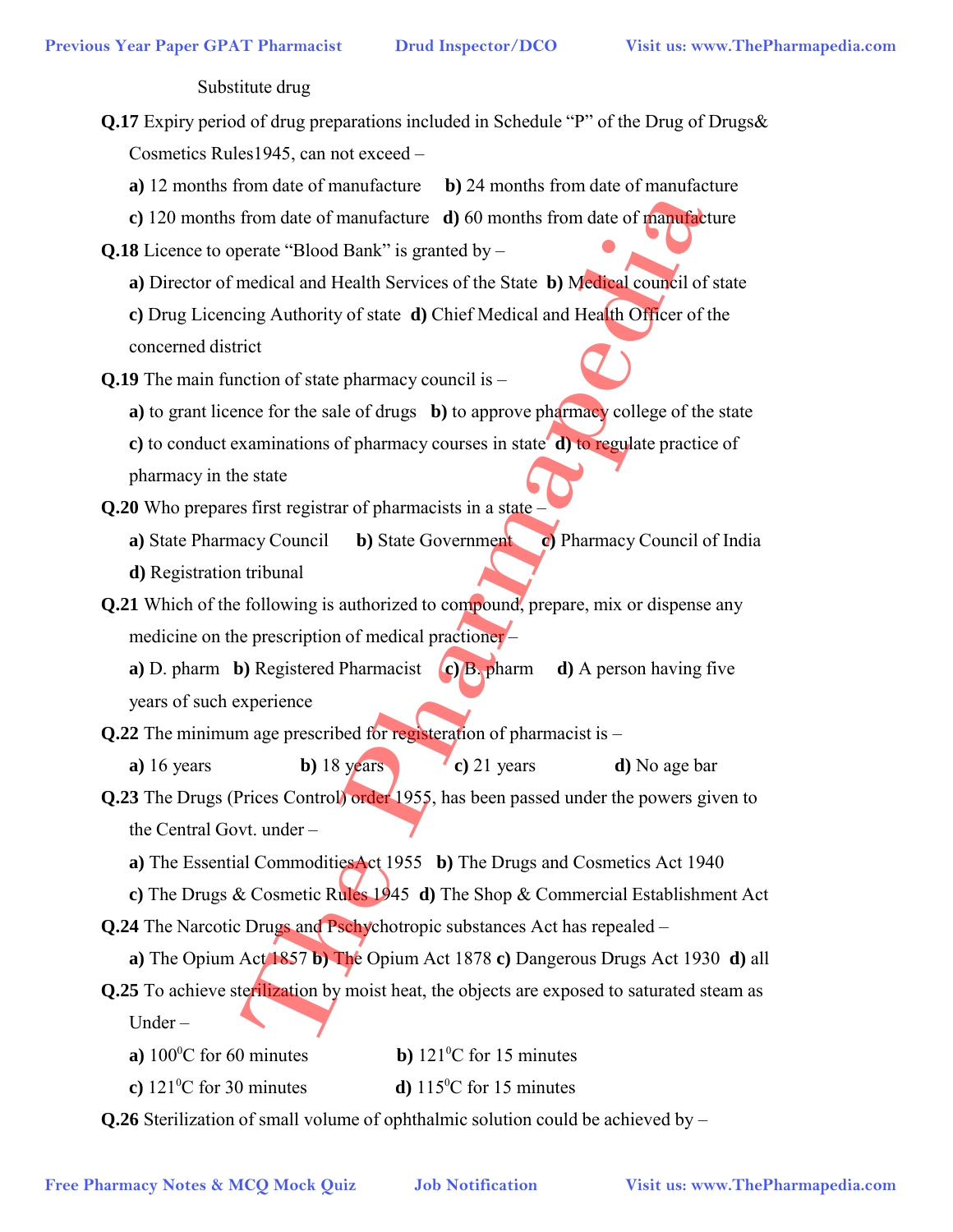| <b>Previous Year Paper GPAT Pharmacist</b>                                                                                                                  | <b>Drud Inspector/DCO</b>                                                                  | Visit us: www.ThePharmapedia.com |  |  |  |
|-------------------------------------------------------------------------------------------------------------------------------------------------------------|--------------------------------------------------------------------------------------------|----------------------------------|--|--|--|
| a) Using 1 µm filter <b>b</b> ) Radiation sterilization <b>c</b> ) Incorporating the drug in an already<br>sterile vehicle $d)$ using a 0.22 $\mu$ m filter |                                                                                            |                                  |  |  |  |
| <b>Q.27</b> For sterility testing of injectable preparations, minimum number of items to be                                                                 |                                                                                            |                                  |  |  |  |
| tested for a batch of more than 500 containers is:                                                                                                          |                                                                                            |                                  |  |  |  |
| a) 10 containers b) 10 % or 4 containers whichever is more c) 2 % or 20 containers                                                                          |                                                                                            |                                  |  |  |  |
| whichever is less $d$ ) 5 % or 2 containers which ever is more                                                                                              |                                                                                            |                                  |  |  |  |
|                                                                                                                                                             | Q.28 For sterility testing of liquid products where the volume in a container is 100 ml or |                                  |  |  |  |
| more, the method employed is                                                                                                                                |                                                                                            |                                  |  |  |  |
| a) direct inoculation method                                                                                                                                |                                                                                            | b) membrane filtration method    |  |  |  |
| c) both direct inoculation and membrane filtration                                                                                                          |                                                                                            | <b>d</b> ) none of these         |  |  |  |
| Q.29 For increasing yield of fermentation product, the most accepted technique to alter                                                                     |                                                                                            |                                  |  |  |  |
| Generic make-up of cell is -                                                                                                                                |                                                                                            |                                  |  |  |  |
| a) Transformation <b>b</b> ) Mutation                                                                                                                       | $\mathbf c$ ) Transduction                                                                 | d) Sexual recombination          |  |  |  |
| Q.30 Corn steep liquor is used as media for fermentative production of -                                                                                    |                                                                                            |                                  |  |  |  |
| <b>b</b> ) Penicillin<br>a) Alcohol                                                                                                                         | c) Acetic acid                                                                             | d) Citric acid                   |  |  |  |
| <b>Q.31</b> For production of alcohol by fermentation process.                                                                                              |                                                                                            | $\ldots$ is used as a            |  |  |  |
| fermentation organism-                                                                                                                                      |                                                                                            |                                  |  |  |  |
| a) Saccheromyces Epllipsoideus                                                                                                                              | <b>b</b> ) Candida Peudotropicals                                                          |                                  |  |  |  |
| c) Saccheromyces Cerevisiae                                                                                                                                 | d) Closteridium Acetobutylicum                                                             |                                  |  |  |  |
| Q.32The microorganism used for the production of citric Acid by fermentation process is                                                                     |                                                                                            |                                  |  |  |  |
| a) Aspergillus niger                                                                                                                                        | <b>b</b> ) Penicillum nigricans                                                            |                                  |  |  |  |
| c) Penicillum notatum                                                                                                                                       | d) Aspergillus terreus                                                                     |                                  |  |  |  |
| Q.33 The I.P. test for ensuing the quality of drug products in tablet form include all of the                                                               |                                                                                            |                                  |  |  |  |
| Following, except –                                                                                                                                         |                                                                                            |                                  |  |  |  |
| a) Disinteration                                                                                                                                            | <b>b</b> ) Dissolution c) Hardness and friability <b>d</b> ) Content uniformity            |                                  |  |  |  |
| <b>Q.34</b> Which of the following capsule size has the smallest capacity?                                                                                  |                                                                                            |                                  |  |  |  |
| a) 5<br>$\mathbf{b}$ ) $\mathbf{l}$                                                                                                                         | c)0                                                                                        | $d)$ 000                         |  |  |  |
| Q.35 Content uniformity test is used to ensure which of the following quantities?                                                                           |                                                                                            |                                  |  |  |  |
| a) Bioequivalency <b>b</b> ) Dissolution                                                                                                                    | c) Purity                                                                                  | <b>d</b> ) Potency               |  |  |  |
| Q.36 Vanishing cream is an ointment that be classified as $-$                                                                                               |                                                                                            |                                  |  |  |  |
| a) a water soluble base                                                                                                                                     | b) an absorption base c) an emulsion base d) an oleic base                                 |                                  |  |  |  |
| <b>Q.37</b> Agents that might be used to coat enteric coated tablets include –                                                                              |                                                                                            |                                  |  |  |  |
| a) Cellulose acetate phthalate (CAP)                                                                                                                        | <b>b</b> ) Syrup                                                                           |                                  |  |  |  |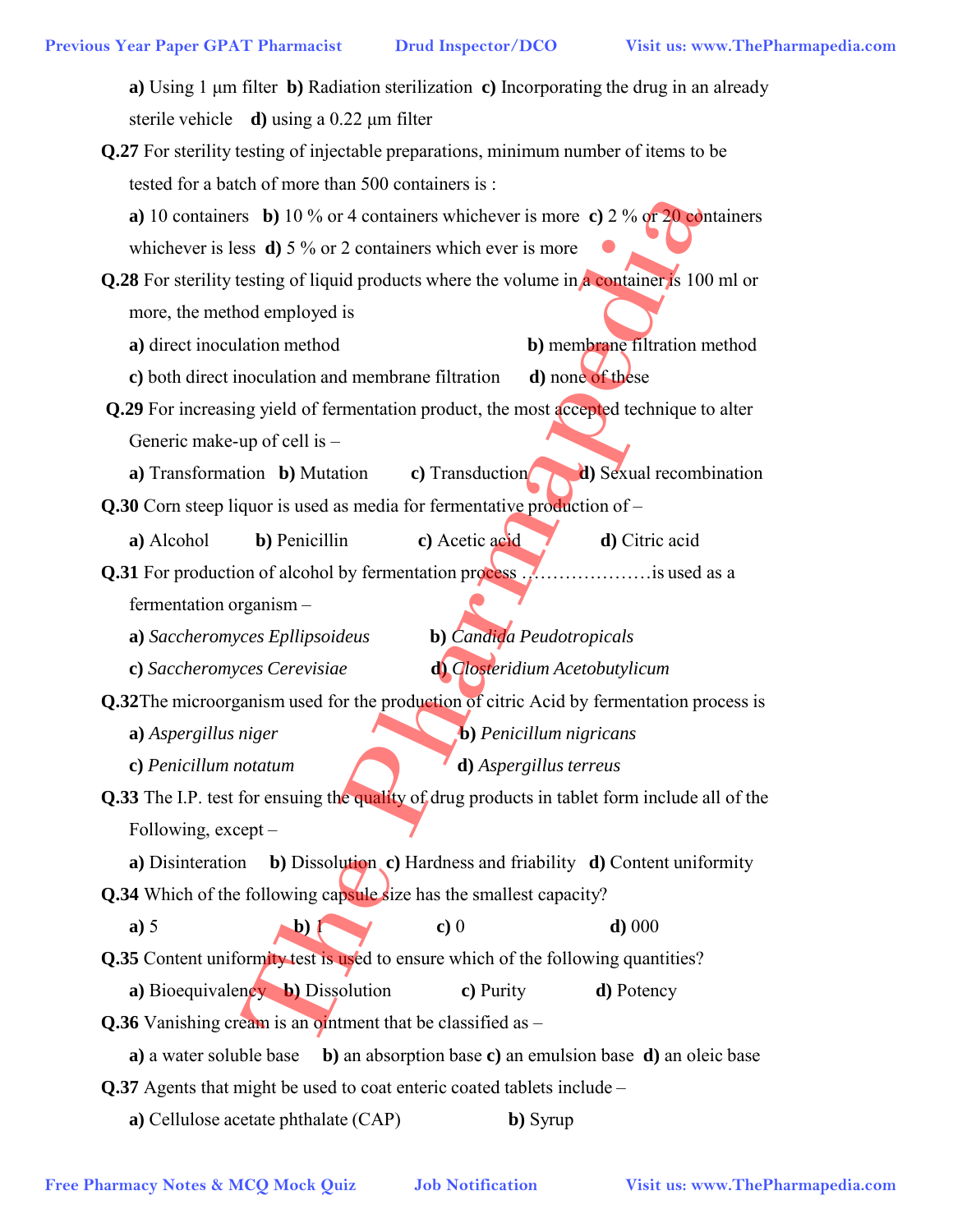**c)** Hydroxy propyl methyl cellulose (HPMC) **d)** Carboxy methyl cellulose **Q.38** The amount of nitroglycerin that a trans-dermal patch delivers within 24hours period depends on the – **a)** occlusive backing on the patch **b)** diffusion rate of nitroglycerin from the patch **c)** surface area of patch **d)** all of these **Q.39** Oral liquids must comply with the following requirements – **a)** Sterility test **b**) Test for freedom from pathogenic organisms **c)** Dissolution test **d)** Pyrogen test **Q.40** An Injection in multiple dose container may have maximum volume of 30 ml and Total number of withdrawals permitted are – **a)** no limit **b)** 5 **c)** 10 **d)** 20 **Q.41** Whole human blood can be drawn from human donar having not less than...% w/v Heamoglobin – **a)** 10 **b)** 12.5 **c)** 15.5 **d)** 16 **Q.42** The disintegration time as per I.P. for hard gelatin capsules and soft gelatin capsules Is………and…………respectively. **a)** 1 hour, 30 minutes **b)** 30 minutes, 1 hour **c)** 15 min. , 30 min. **d)** 30 min. , 15 min. **Q.43** Which of the following statement is correct? **a)** A sterile injection solution is free from living microbes **b)** A sterile injection solution is pyrogen free also **c)** A sterile injection solution is free from living and dead microbes **d**) A sterile injection solution should be necessarily isotonic. **Q.44** Aspirin tablet should be made by – **a)** Direct compression **b)** Granulation with non aqueous vehicle **c)** Slugging **d**) Granulation with aqueous vehicle **Q.45** Water soluble ointment base consists of – **a)** parrafins **b)** Waxes **c)** Mixture of polyethyleneglycols (PEG) **d)** Lanolin **Q.46** Water for Injection is – **a)**Purified water **b)** Non sterile but pyrogen free **c)** Sterile **d)** Sterile and pyrogen free **Q.47** The loading dose of a drug id generally based upon the – **a)** total body clearance of the drug **b)** percent of drug bound to plasma protein **c)** fraction of drug excreted unchanged in urine **d)** apparent volume of distribution  $[V_d]$  and the desired drug concentration in plasma **Q.48** The onset time for a drug given orally is the time for the – Previous Year Paper GPAT Pharmacist **Drud Inspector/DCO** Visit ns www.ThePharmapedia.com<br>
c) Hydesty propyl methyl celluloce (IIMAC) and Celubes predictions<br> **DAS** The amount of numerice with diffusion rate of nuitarity l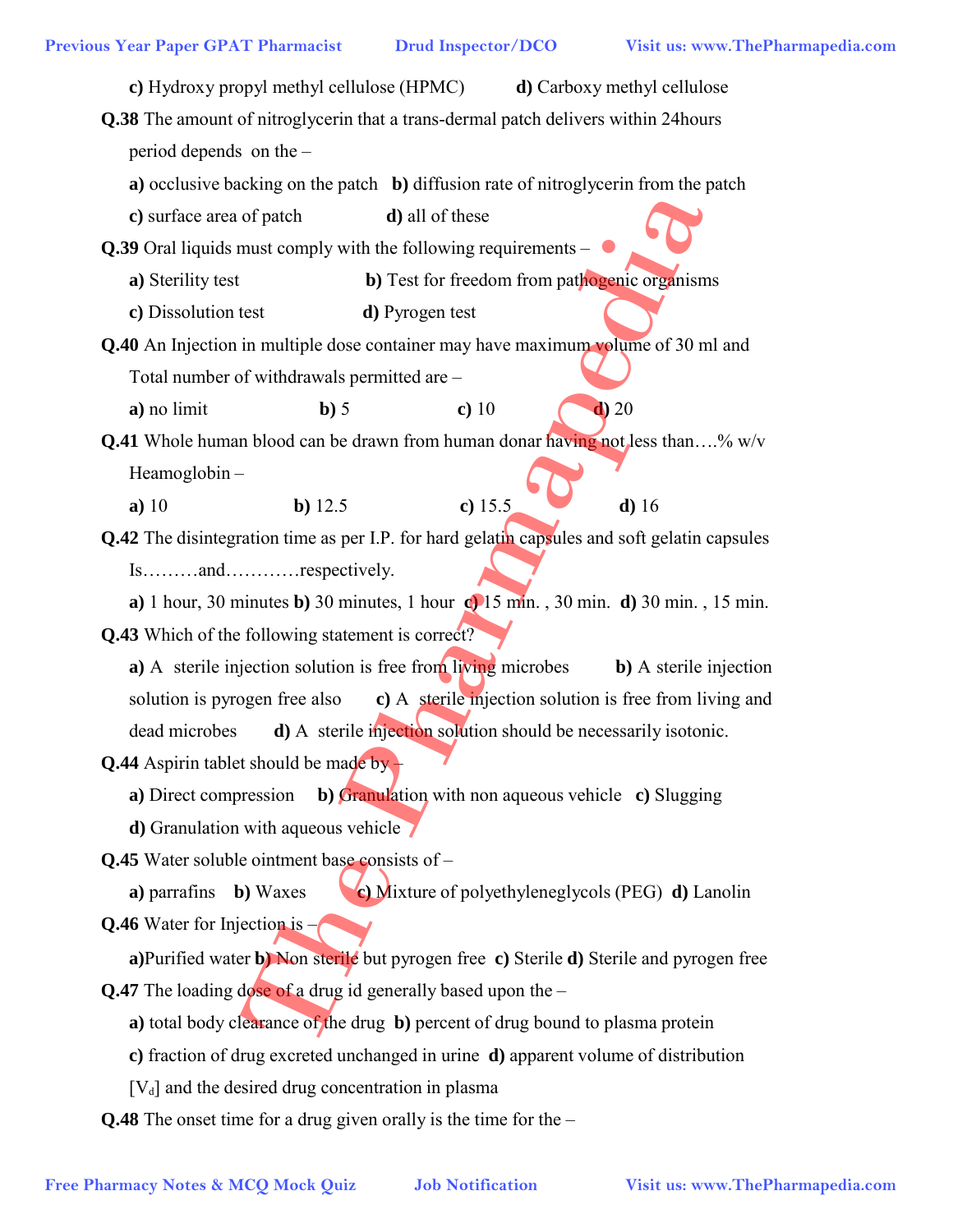| <b>Previous Year Paper GPAT Pharmacist</b><br><b>Drud Inspector/DCO</b><br>Visit us: www.ThePharmapedia.com |
|-------------------------------------------------------------------------------------------------------------|
| a) drug to reach the peak plasma concentration<br>b) drug to reach the minimum                              |
| effective concentration c) drug to reach the minimum toxic concentration d) drug                            |
| to begin to be absorbed from the small intestine                                                            |
| $Q.49$ Two drug products are considered bioequivalent if $-$                                                |
| a) the rate and extent of systemic absorption is almost similar b) they have been                           |
| formulated in a similar manner<br>c) they are metabolized by the same route                                 |
| <b>d</b> ) they contain same amount of drug                                                                 |
| <b>Q.50</b> For ensuring stability the minimum drug content at the end of expiry period in a                |
| patent & proprietory medicine [other than vitamins, enzymes and entibiotics] should be                      |
| a) 100 % of label claims b) not less than 85 % of lable claim c) not less than 90 %                         |
| of lable claim $\bf{d}$ ) between 90 % and 110 % of label claim                                             |
| <b>Q.51</b> The stationary phase in gas chromatography, as per I.P. is in the form of                       |
| a) Gas, liquid or combination of both b) Liquid, solid or combination of both                               |
| c) Gas, solid or combination of both $\bf d$ ) Gas, solid and liquid                                        |
| <b>Q.52</b> As per I.P the test organism recommended for microbiological assay of Gentamycin                |
| <b>b</b> ) Micrococcus luteus<br>a) Staphylococcus epidermides                                              |
| d) Escherichia coli<br>c) Staphylococcus aureus                                                             |
| Q.53 Special range of ultra violet radiation is                                                             |
| c) $780$ to 3000 nm d) 3 $\mu$ m to 40 $\mu$ m<br><b>b</b> ) 380 to 780 nm<br><b>a</b> ) 185 to 380 nm      |
| <b>Q.54</b> Common energy sorce (light sorce) for visible radiation is                                      |
| a) Hydrogen lamp b) Globar (c) Deuterium lamp d) Tangsten filament lamp                                     |
| Q.55 As per I.P the drug not assayed by non aqueous titration is                                            |
| a) Paracetamol b) promethazine hydrochloride c) Niacinamide d) Pyridoxine HCl                               |
| <b>Q.56</b> As per I.P, complexometric analysis is NOT applicable to                                        |
| a) Calcium panth then ate b) Calcium carbonate<br>c) Calcium gluconate                                      |
| d) Dibasic Calcium phosphate                                                                                |
| Q.57 Which of the following statement is correct $-$                                                        |
| a) Ester value = Saponication value + Acid value<br><b>b</b> ) Ester value = Saponication                   |
| value - Acid value<br>c) Ester value = Saponication value $\times$ Acid value                               |
| <b>d</b> ) Ester value = Saponication value $\div$ Acid value                                               |
| Q.58 Quality of sample to be used for Assay must not deviate from amount stated by                          |
| more than -                                                                                                 |
| a) $5\%$<br><b>b</b> ) 7.5 $\%$<br>c) 10 $\%$<br><b>d</b> ) 15 $\%$                                         |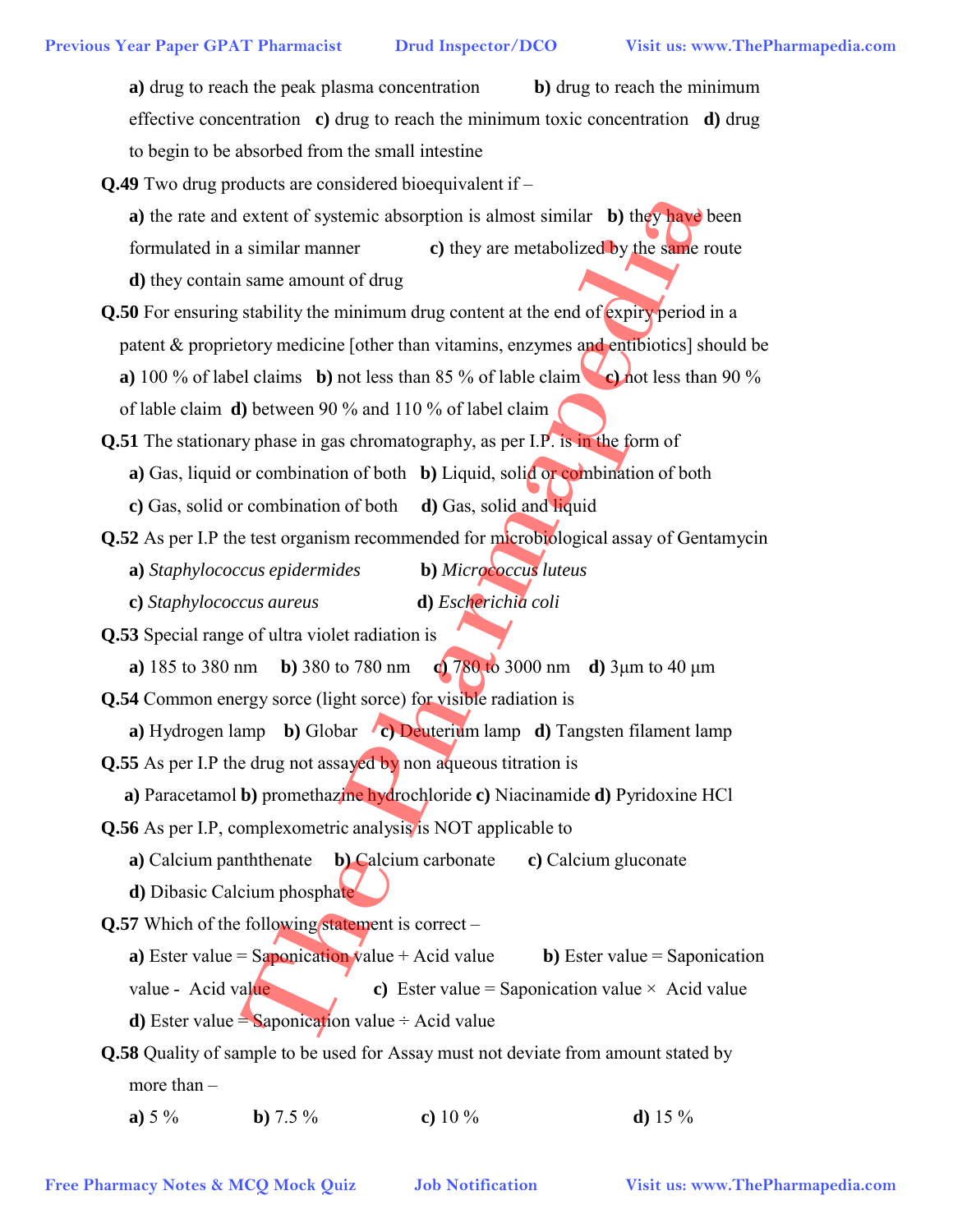**Q.59** Insuline Injection I.P. is assayed by – **a)** Photometric method **b)** Tube method **c)** Biological assay using mice rabit **d)** Biological assay using rat/ guinea pig **Q.60** Karl-Fisher reagent is – **a)** Iodine in pyridine **b)** Iodine in pyridine and ethyl alcohol **c)** Iodine in pyridine and methyl alcohol **d)** none of the above **Q.61** Drug of choice in analeptic shock is – **a)** Noradrenaline **b)** Adrenaline **c)** Aminophylline **d)** Mepyramine **Q.62** Iron absorption is greater than in **a)** it is in ferrous form **b)** given with reducing agent **c)** food contains meal proteins **d)** food contains pyruvate **Q.63** In bronchial asthma, corticoids act by all of the following mechanisms, except – **a)** increasing c-AMP in bronchial smooth muscles **b)** decreasing capillary permeability **c**) enhancing neuronal uptake of catecholamines **d**) decreasing spasmogenic prostaglandin formation **Q.64** Which of the following types of insulins does not contain zinc – **a)** Regular pork insulin **b)** Isophene insulin suspension **c)** Natural human insulin **d)** Semilente insulin **Q.65** Which of the following agent can not be given as hormonal contraceptive during Lactation **a)**Estrogen alone **b)** Estrogen progesterone combination **c)** low dose progestin **d)** none **Q.66** Identify longest acting sulphonamide – **a)** Sulphadoxine **b)** Sulphamethoxazole **c)** Sulfaphenazole **d)** Sulfamethizole **Q.67** Identify drugs which inhibit β-lactamase enzyme – **a)** Sulbactam **b)** Imipenam **c)** Clavulanic acid **d)** Aztreonam **Q.68** ECG changes are seen with the use of all except – **a)** Tinidazole **b)** Chloroquine **c)** Emetine **d)** Quinine **Q.69** Which one of the following agents does not arrest cell division in metaphase – **a)** Colchicine **b)** Bleomycin **c)** Podophyllotoxin **d)** Vincristine **Q.70** Antimalarial considered to be safer in pregnancy include – **a)** Chloroquine **b)** Proguanil **c)** Quinine **d)** Mefloquine **Q.71**Which of the following cephalosporins does not yield adequate CSF concentration **a)** Cefuroxime **b)** Cefoxitin **c)** Ceftriaxone **d)** Cefotaxim Previous Year Paper GPAT Pharmacist Drud Inspector/DCO Visit us: www.ThePharmapedia.com<br> **Q.5** Insular layies in all previous of Philosopical assay using misc mixt<br> **a)** Bhunometric method b) Tube method e) Biological assa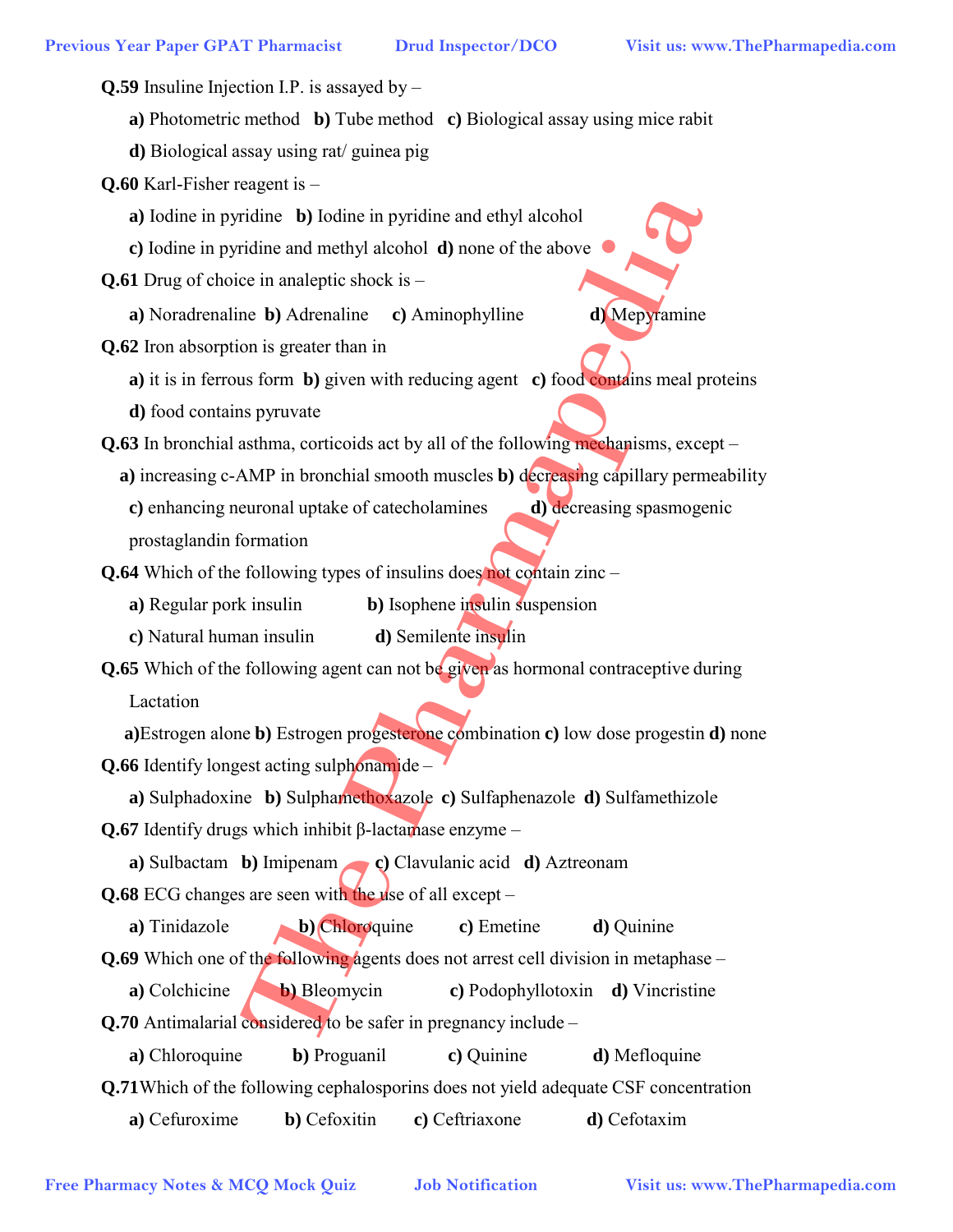| <b>Previous Year Paper GPAT Pharmacist</b>                                                                | <b>Drud Inspector/DCO</b>                  | Visit us: www.ThePharmapedia.com |
|-----------------------------------------------------------------------------------------------------------|--------------------------------------------|----------------------------------|
| Q.72 Which one of the following diseases is an absolute contraindication to be use of<br>Corticosteroids- |                                            |                                  |
| a) Active tuberculosis b) Cushing's syndrome c) Diabetes d) Hypertension                                  |                                            |                                  |
| <b>Q.73</b> When given intravenously, a drug has bioavailability of $-$                                   |                                            |                                  |
| a) 10 $%$<br>b) 50 $%$                                                                                    | c) $100\%$                                 | $75\%$                           |
| <b>Q.74</b> Characteristics of zero order [Non-linear] kinetics includes –                                |                                            |                                  |
| a) the time required to eliminate 50 % of a dose increases with increasing dose                           |                                            |                                  |
| b) Doubling the dose of drug doubles the plasma concentration $(c)$ The proportion of                     |                                            |                                  |
| excretatory products in urine is dependent on dose and route of administration                            |                                            |                                  |
| <b>d</b> ) There is exponential decline in drug concentration after parentral dose                        |                                            |                                  |
| Q.75 Which of the following drug interactions are due to displacement of drug from                        |                                            |                                  |
| binding sites $-$                                                                                         |                                            |                                  |
| a) Aspirin and Tolbutamide                                                                                | b) Clofibrate and warfarin                 |                                  |
| c) Sulphonamide and bilirubin                                                                             | d) Phenytoin and isoniazid                 |                                  |
| <b>Q.76</b> Which of the following agent is used only for topical anaesthesia –                           |                                            |                                  |
| a) Dibucaine<br>b) Benzocaine                                                                             | c) Amethocaine                             | d) Procaine                      |
| Q.77 Drugs useful in chronic rheumatoid arthritis include                                                 |                                            |                                  |
| a) Sulfasalazine<br><b>b</b> ) Captopril                                                                  | c) Levamisole                              | d) Azothioprine                  |
| Q.78 Major pathways of termination of action of Catecholamines is -                                       |                                            |                                  |
| a) Reuptake into nerve terminals <b>b</b> ) Reuptake into extra neuronal effector cells                   |                                            |                                  |
| c) Inactivation by MAO enzyme (d) Hepatic inactivation                                                    |                                            |                                  |
| Q.79 Nitroglycerin is contraindicated in-                                                                 |                                            |                                  |
| a) Myocardial infarction                                                                                  | <b>b</b> ) Acute left ventricular failure  |                                  |
| c) Raised intracranial pressure                                                                           | d) Raised intraocular pressure             |                                  |
| <b>Q.80</b> Adverse effects of long term thiazide use include all of the following except –               |                                            |                                  |
| a) Impotance b) Aggravation of uraemia c) Ototoxicity d) Photosensitivity                                 |                                            |                                  |
| <b>Q.81</b> Which one of the following is an 'Enrichment' medium -                                        |                                            |                                  |
| a) Blood Agar b) Lowernstein jenses                                                                       |                                            | c) Robertson cooked meat medium  |
| d) Selentie F broth                                                                                       |                                            |                                  |
| Q.82 Viruses can be grown on                                                                              |                                            |                                  |
| a) Egg containing media                                                                                   | <b>b</b> ) Tissue extract containing media |                                  |
| c) Embryonated hen's egg                                                                                  | d) Robertson's cooked meat medium          |                                  |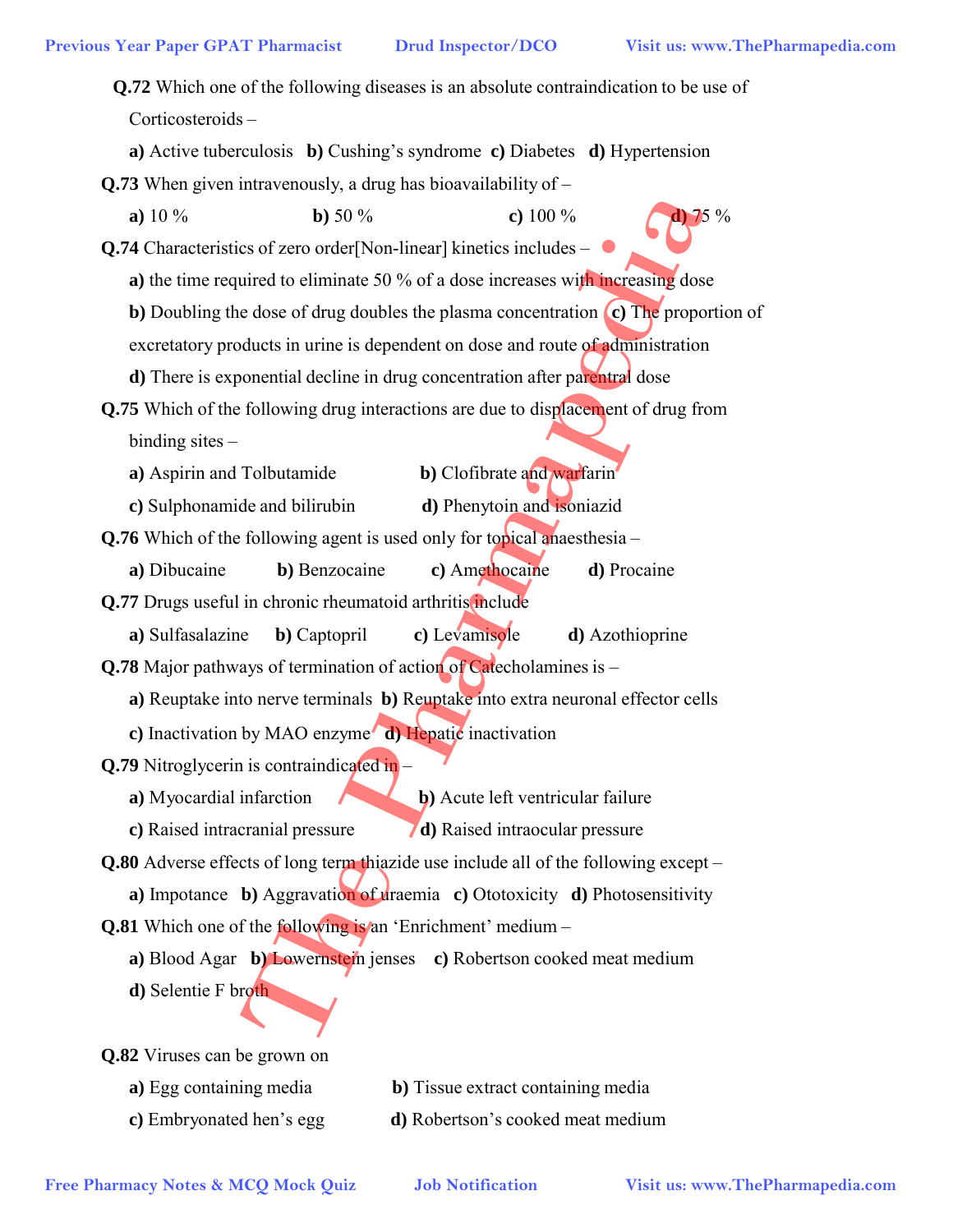- **Q.83** The Phycomycetes class of fungus can be recognized by
	- **a)** Thick segmented hyphae **b)** Thin walled non septate hyphae
	- **c)** Formation of ascophores **d)** Formation of black condia

**Q.84** Most of the micro-organisms are destroyed in stomach due to –

- **a)** High alkalinity of the contents **b)** High acidity of the contents
- **c)** Large volume of food **d)** Gastric hypermotility
- **Q.85** Immunity is lifelong following infection by
	-
	- **a**) Polio virus **b**) Small pox virus
	- **c)** Mycobacterium Tuberculosis **d)** ChlamydiaTrachomatis
- **Q.86** All antibodies are
	- **a)** lipoprotein in nature **b)** Complex lipopolysaccharide in nature
	- **c)** Croprotein in nature **d)** Globulin in nature
- **Q.87** The earliest immunoglobulin synthesized by foetus is
	- **a**) immunoglobulin  $A_2$  **b**) immunoglobulin G
	- **c)** immunoglobulin M **d)** immunoglobulin E
- **Q.88** The reverse passive agglutination technique is when  $\overline{A}$ 
	- **a)**Antigen is adsorbed on carrier pariticles **b)** Antibody is adsorbed on carrier pariticles
	- **c)** Antigen & antibody are adsorbed on carrier pariticles simultaneously
	- **d)** Agglutination reaction is reversed after prolonged incubation
- **Q.89** Indirect immunoflourescence test which one of the following is conjugated with fluorescent dye – Previous Year Paper GPAT Pharmacist **Drud Inspector/DCO** Visit us: www.ThePharmapedia.com<br> **(3)** The Sc second Taxophens in different contextors and *P* Formulation of the Conduct of the Conduct of the Conduction of the C
	- **a)** Specific antigen **b)** Specific antiserum **c)** Complement **d)**Antigen antibody complex
	- **Q.90** The malignant condition is considered as indicative of Aids is
		- **a)** Chronic myeloid leukemia **b)** Hodkin's disease **c)** Multiple myeloma
		- **d)** Primary lymphoma of central nervous system
	- **Q.91** Rate of mutation in bacteria is increased by all except –
	- **a)** U.V. rays **b)** Alkylating agents **c)** Acridine dye **d)** infra red rays
	- **Q.92** Transformation in bacteria is the transfer of genetic information through –
	- **a)** Bacteriophase **b)** Conjugation **c)** Rapid mutation **d)** Free DNA **Q.93** Infection is defined as
		- **a)** Invasion and multification of parasite in the tissues of host **b)** Invasion and multification of parasite in the tissues of guest **c)** presence of micro-organisms producing disease **d)** presence of bacteria in the tissues in small numbers